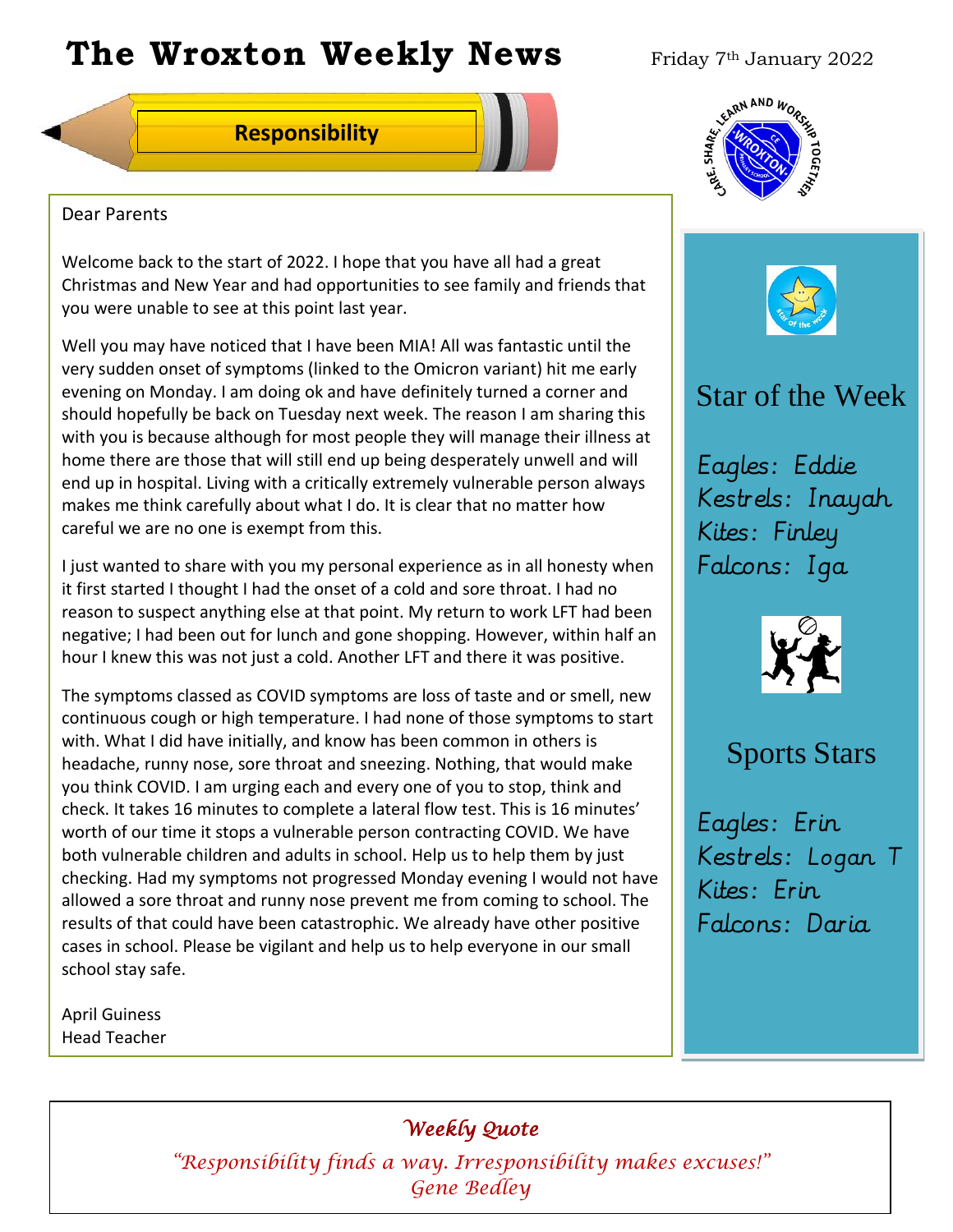### **E-safety Steps you can take to help keep your child safer online**

Youtube does its best to keep Youtube safe for children but it's not enough. Youtube is part of the enormous Google empire that has been number One & Two on the internet forever. Despite pressure from video Apps Instagram and TikTok, it is very popular with children. For many children, it is the first place they make their own choices. So

parents have to be up to date, yet keeping children safe and away from inappropriate YouTube content.

Interesting facts about Youtube;

Several billion YouTube videos

500+ hours of video are uploaded every minute

Two billion users log into YouTube every month Read more at

[https://www.besecureonline.co.uk/Blog/entryid/324/how](https://www.besecureonline.co.uk/Blog/entryid/324/how-to-keep-kids-safe-on-youtube-in-2021)[to-keep-kids-safe-on-youtube-in-2021](https://www.besecureonline.co.uk/Blog/entryid/324/how-to-keep-kids-safe-on-youtube-in-2021)

### **Attendance**

As you will be aware, the attendance target for the school is 96%. Currently our whole school attendance rate is 94%, which is below our target.

Remember every minute your child is in school counts, so please allow for the extra time you need during the colder weather to scrape the car in the morning to still get children here on time. The register closes at 8:50am, anyone arriving after this will need to enter via the front door.

### **Swimming**

The Kites class will continue to have swimming sessions at Sibford School up until half term.

Their first session this term will be on Monday  $10<sup>th</sup>$  January. If your child needs a new swim hat we have stock still available in school, please use the shop element of SchoolMoney to purchase one.

# **Please do not send you child to school if they experiencing COVID 19**

**Symptoms:**

- **a high temperature** this means you feel hot to touch on your chest or back (you do not need to measure your temperature)
- **a new, continuous cough** this means coughing a lot for more than an hour, or 3 or more coughing episodes in 24 hours (if you usually have a cough, it may be worse than usual)
- **a loss or change to your sense of smell or taste** this means you've noticed you cannot smell or taste anything, or things smell or taste different to normal

### **School Dinners**

We now have a new menu for the children to try. Please remember the menu is a 3 week rolling menu, so remember to change your options if your child didn't like their meal and you have already ordered for the whole half term.

For those of you who order on a weekly basis please remember to place your **order not later than Tuesday 11th January for the w/c 17th January.** Thank you.

### **Tesco Community Grant Scheme**

If you are shopping in Tesco please remember to vote with your blue counters for our Blue-bots project every time you shop.

Please ask friends and family to vote for us too. The more votes we have the greater the chance we can receive a grant of £1,500 for the equipment.

Thank you

### **Would your child like to try a new sport?**

Tennis Solutions run a Friday Junior Group Coaching Programme at Tysoe Tennis Club.

The programme re-starts tonight, they are particularly looking for children in the  $5 - 8$  years sessions.

Please see poster displayed in the notice board at the front of the school or

contact Tennis Solutions: email [admin@tennisolutions.co.uk](mailto:admin@tennisolutions.co.uk) Telephone: 07506479592 www.tennisolutionsltd.com